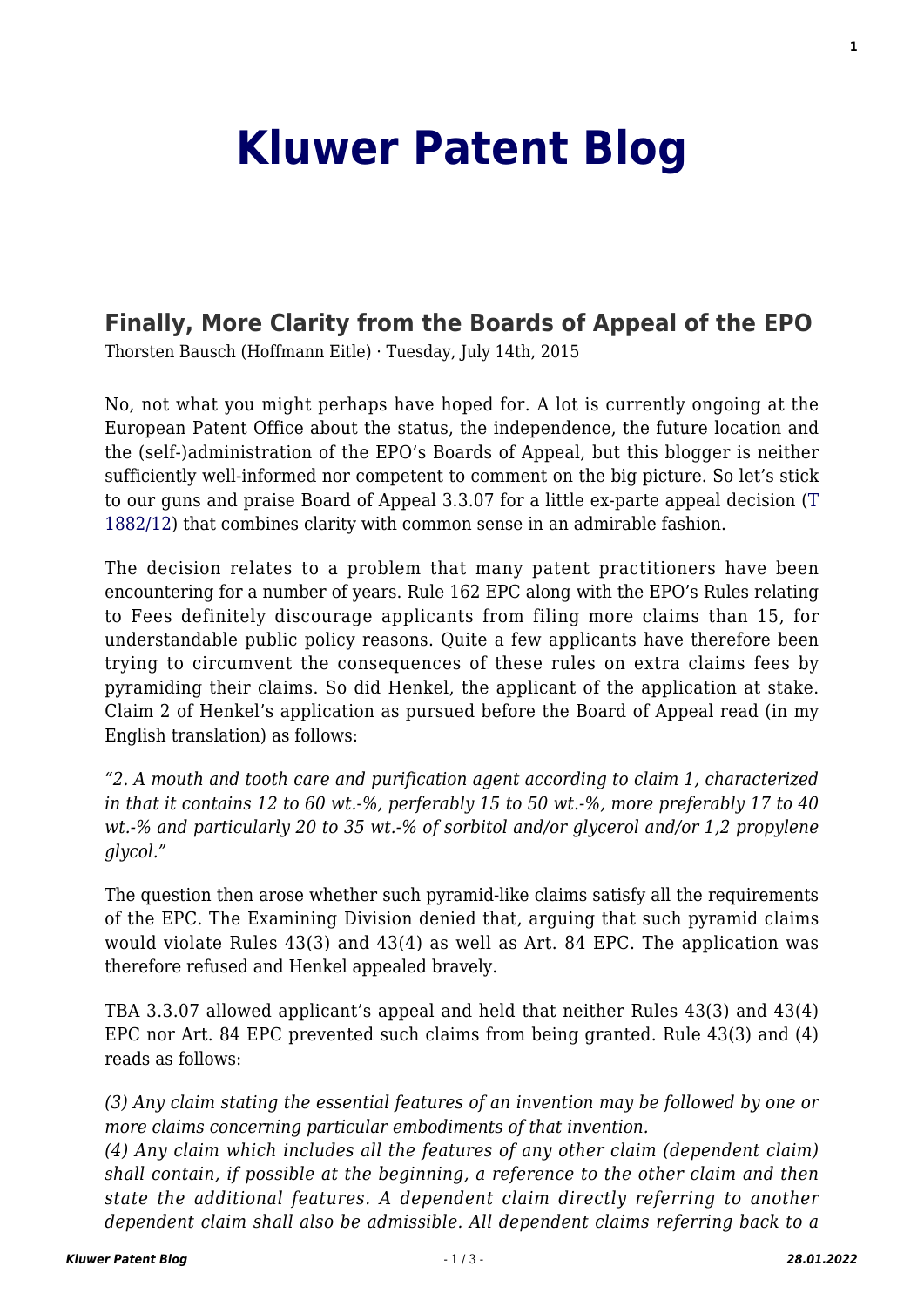*single previous claim, and all dependent claims referring back to several previous claims, shall be grouped together to the extent and in the most appropriate way possible.*

The Board held that nothing in these two Rules puts optional features in a claim in question. The only potential problem might be a contravention against clarity and/or conciseness under Art. 84 EPC. So much is also conceded in the Guidelines for Examination, C-III, 4.9 (2010) as referred to by the TBA, which is now Chapter F-III, 4.9:

#### *4.9 Optional features*

*Expressions like "preferably", "for example", "such as" or "more particularly" should be looked at carefully to ensure that they do not introduce ambiguity. Expressions of this kind have no limiting effect on the scope of a claim; that is to say, the feature following any such expression is to be regarded as entirely optional.*

The Board took from these Guidelines, however, that there is no rule that such claims are generally inadmissible. If clarity is not compromised, they are fine. Moreover, the Board saw no clarity problem in the present case. It acknowledged that the preferred concentration ranges might have also been recited in separate dependent claims. However, the existence of such an alternative cannot give raise to concrete doubts with regard to the number of the dependent claims.

The Board also rejected the Examining Division's argument that thus-formulated claims are not concise, since they arguably contained superfluous, non-limiting features. The TBA argued that from the applicant's perspective such optional preferred features serve the purpose to provide fallback positions in the further proceedings or later in opposition proceedings. It held it conceivable that there could be instances where convoluted pyramid-like claims might be less clear and easy to understand than several dependent claims avoiding optional features. However, the Board was of the view that the use of optional preferred features was reasonably confined in the case at stake, that the understandability of the claims was not compromised thereby and that the effort required to analyze claims was not unduly raised by the presence of these features.

All in all, a very reasonable and well-reasoned decision that will (hopefully) make an end to the practice of some EPO examiners to reject all claims with optional, preferred features from the outset, owing to an alleged contravention of the formal requirements of the EPC. As TBA 3.3.07 held, there is nothing in the Articles or Rules of the EPC that stands *a priori* in the way of such claims. This does not preclude clarity objections on a case-by-case basis.

*To make sure you do not miss out on regular updates from the Kluwer Patent Blog, please subscribe [here.](http://patentblog.kluweriplaw.com/newsletter)*